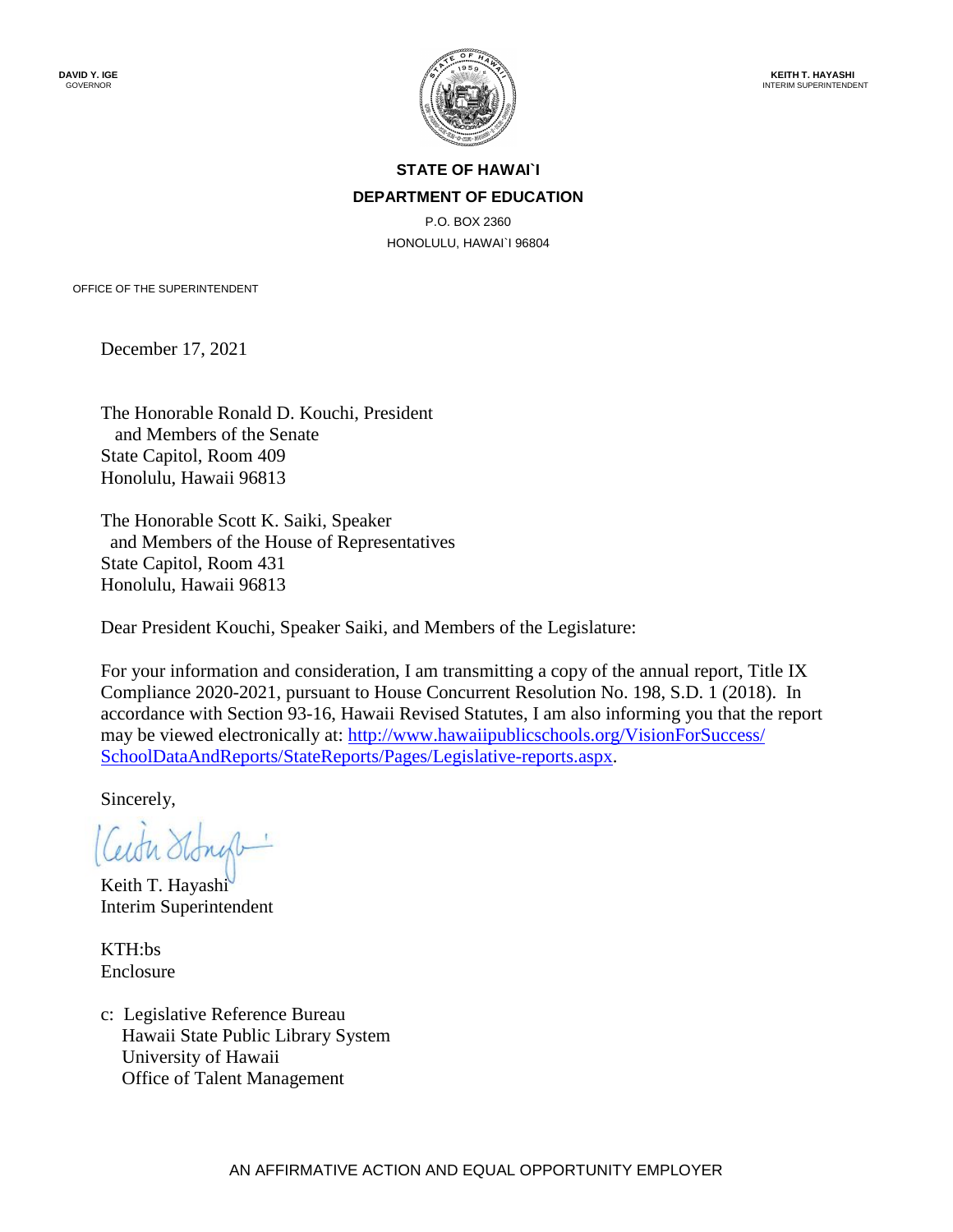

# State of Hawaii Department of Education

# **Annual Report on Title IX Compliance 2020-2021**

December 2021

House Concurrent Resolution No. 198 (2018) requires the Hawaii State Department of Education to annually report on its efforts to comply with Title IX of the Educational Amendments of 1972 promoting gender equity in athletics as it pertains to the Resolution Agreement with the United States Department of Education, Office for Civil Rights, and the Hawaii State Department of Education.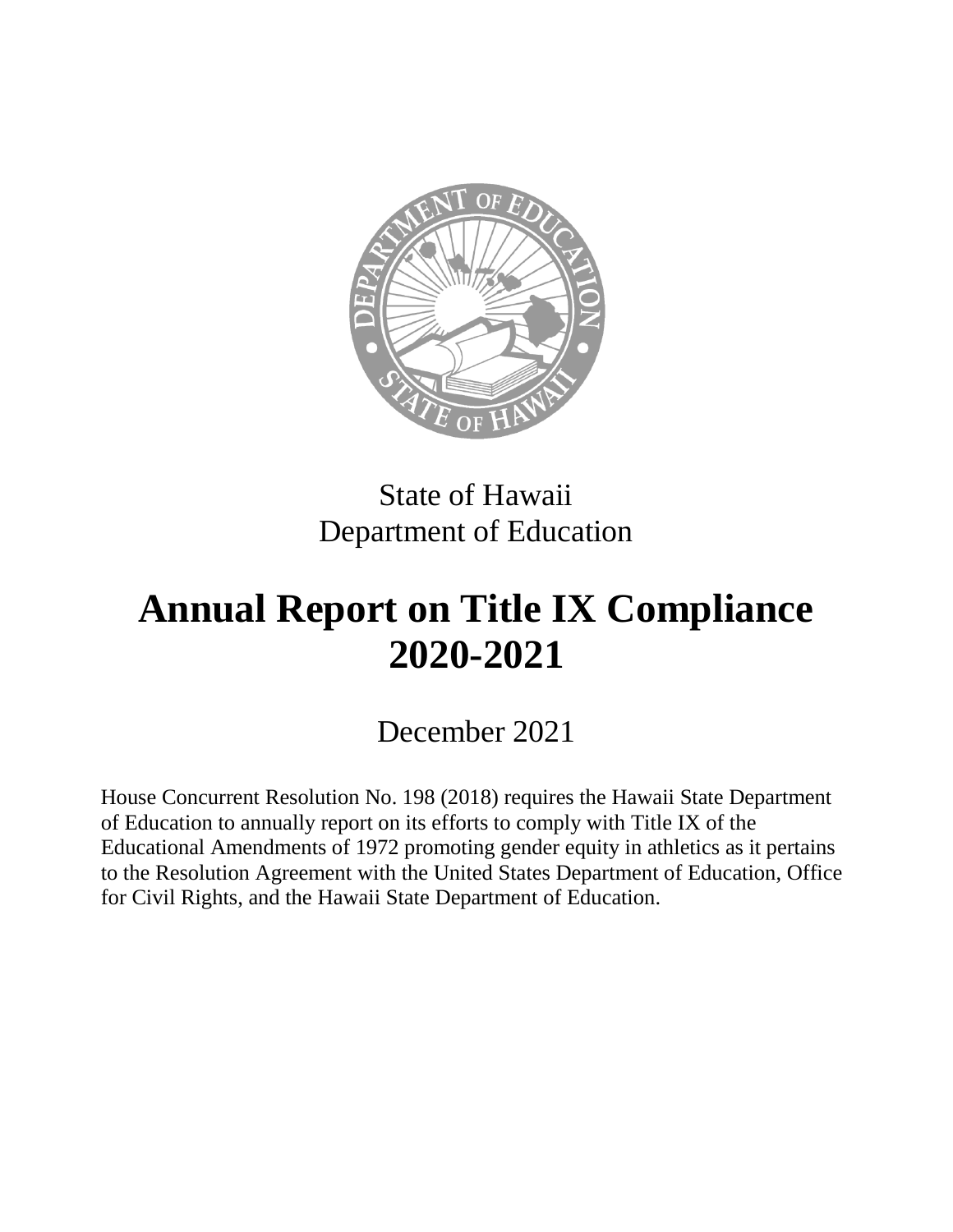# **TITLE IX LEGISLATIVE REPORT**

The Hawaii State Department of Education (Department) is committed to Title IX of the Educational Amendments of 1972 (Title IX) and the tenets that it upholds, including equitable use of athletic facilities and resources to ensure that the terms contained on the December 20, 2017 Resolution Agreement with the Office for Civil Rights (OCR) are met.

# **1. Actions taken by the Department to comply with Title IX pursuant to the Resolution Agreement**

# **Compliance Coordinators:**

On May 7, 2021, the Department submitted a letter to OCR, wherein it stated that the Department believed that it had fulfilled the remaining requirements of the Resolution Agreement. To fulfill the terms of the Resolution Agreement, the Department has, among other things:

- Designated a Title IX Coordinator at the State level;
- Posted contact information for the Title IX Specialist on the Department's Civil Rights Compliance Branch (CRCB) website;
- Distributed brochures and materials identifying contact information for the Title IX Specialist to students, parents, and employees; and
- Designated 15 Equity Specialists to serve as Title IX Coordinators at the complex area level.

The 15 Equity Specialist positions are assigned to each of the Department's complex areas:

- 1. Aiea-Moanalua-Radford
- 2. Leilehua-Mililani-Waialua
- 3. Farrington-Kaiser-Kalani
- 4. Kaimuki-McKinley-Roosevelt
- 5. Campbell-Kapolei
- 6. Nanakuli-Waianae
- 7. Pearl City-Waipahu
- 8. Castle-Kahuku
- 9. Kailua-Kalaheo
- 10. Hilo-Waiakea
- 11. Honokaa-Kealakehe-Kohala-Konawaena
- 12. Kau-Keaau-Pahoa
- 13. Baldwin-Kekaulike-Maui
- 14. Hana-Lahainaluna-Lanai-Molokai
- 15. Kapaa-Kauai-Waimea

Contact information for the Equity Specialists is posted on the Department's CRCB webpage at [http://www.hawaiipublicschools.org/ConnectWithUs/Organization/Offices/Pages/CRCO.aspx.](http://www.hawaiipublicschools.org/ConnectWithUs/Organization/Offices/Pages/CRCO.aspx) The Equity Specialists positioned in each of the complex areas listed above also have their contact information posted on each school's website in their respective complex areas.

# **Notice of Non-Discrimination:**

The Department has developed the following non-discrimination notices: (1) The Annual Notice of Non-Discrimination (Annual Notice) and (2) the Continuous Notice of Non-Discrimination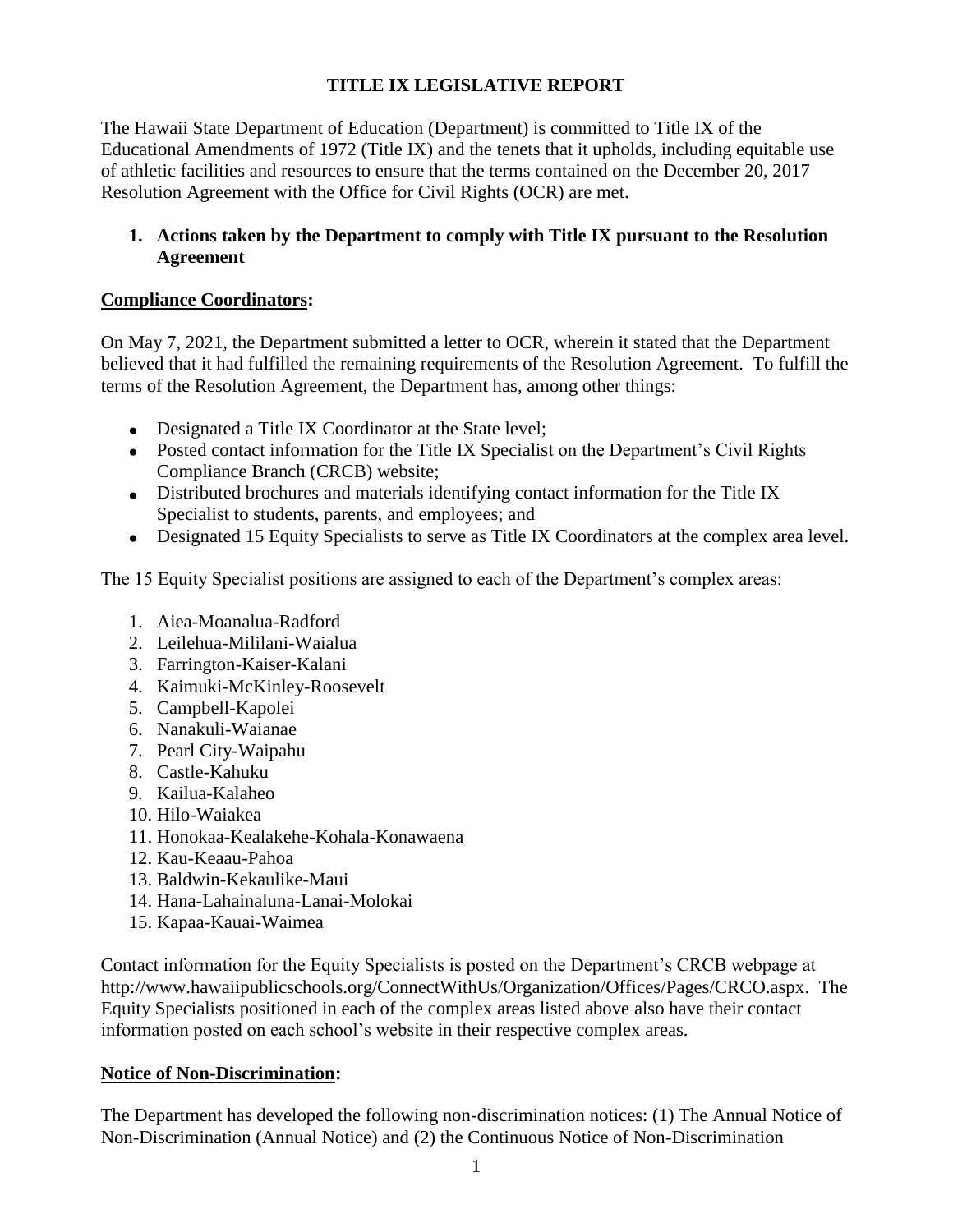(Continuous Notice). The Annual Notice has been translated into 14 languages and is posted at [http://www.hawaiipublicschools.org/ConnectWithUs/Organization/Offices/Pages/CRCO.aspx.](http://www.hawaiipublicschools.org/ConnectWithUs/Organization/Offices/Pages/CRCO.aspx) In addition, each school has posted a copy of the Annual Notice on its website. The Annual Notice has also been included in the 2020-2021 and the 2021-2022 Opening of the School Year packet, which was disseminated to all Department employees before the beginning of each school year.

Additionally, the Continuous Notice continues to be included in electronic and printed publications for general distribution that provide school-related information to students, employees, or applicants. These publications include but are not limited to: school announcements, school reminders, bulletins, catalogs, student planners, school handbooks, registration forms, school newsletters, and application forms (if applicable). The information included in the Continuous Notice confirms that the Department and its schools do not discriminate based on race, sex, age, color, national origin, religion, or disability in its programs and activities.

In May 2021, both the Annual Notice and Continuous Notice were sent to all schools. Annually, the schools have been reminded to post the Annual Notice onto their respective websites and to include the Continuous Notice in subsequent electronic and printed publications.

#### **Grievance Procedures (Complaints Process):**

A revised Title 8, Chapter 19 of Hawaii Administrative Rules (HAR), "Student Misconduct, Discipline, School Searches and Seizures, Reporting Offenses, Police Interviews and Arrests, and Restitution for Vandalism" (HAR 8-19), has been in effect since December 2019. Per the revised HAR 8-19, schools have consulted with the CRCB Equity Specialists regarding possible situations of bullying, harassment, discrimination, and retaliation.

Title 8, Chapter 89 of HAR, "Civil Rights Policy and Complaint Procedure for Student(s) Complaints Against Adult(s)" (HAR 8-89), has also been in effect since October 2019. The CRCB has utilized the procedures in HAR 8-89 when investigating protected class student complaints against employees, volunteers, or third-party contractors.

Training for administrators on HAR 8-19 and HAR 8-89 originally occurred in 2019. However, to maintain and ensure that new administrators are aware of the new processes under both HAR 8-19 and HAR 8-89, training on HAR 8-19 and HAR 8-89 continues to be conducted each year. Additionally, training sessions on HAR 8-19 and HAR 8-89 have been conducted upon request by the Department's complex areas and/or offices or branches. Due to the COVID-19 pandemic and social distancing requirements, training regarding HAR 8-19 and HAR 8-89 has been held in a virtual format since March 2020.

# **Training on the 2020 Title IX Revisions:**

In May 2020, OCR issued new federal regulations, which dramatically expanded the requirements for Title IX grievance procedures. The new federal regulations took effect on August 14, 2020, and created a significant impact on how the Department should investigate and address sexual harassment and discrimination. Due to the length of time required to effectuate a new HAR that would reflect the requirements under the new regulations, the Department drafted and disseminated the Interim Grievance Procedures for Sexual Harassment (Interim Procedures) until a revised HAR can be adopted. The Interim Procedures are posted on the Department's CRCB webpage at: [http://www.hawaiipublicschools.org/DOE%20Forms/Civil%20Rights/TitleIXInterimGrievanceProc](http://www.hawaiipublicschools.org/DOE%20Forms/Civil%20Rights/TitleIXInterimGrievanceProceduresforSexualHarassment.pdf) [eduresforSexualHarassment.pdf.](http://www.hawaiipublicschools.org/DOE%20Forms/Civil%20Rights/TitleIXInterimGrievanceProceduresforSexualHarassment.pdf)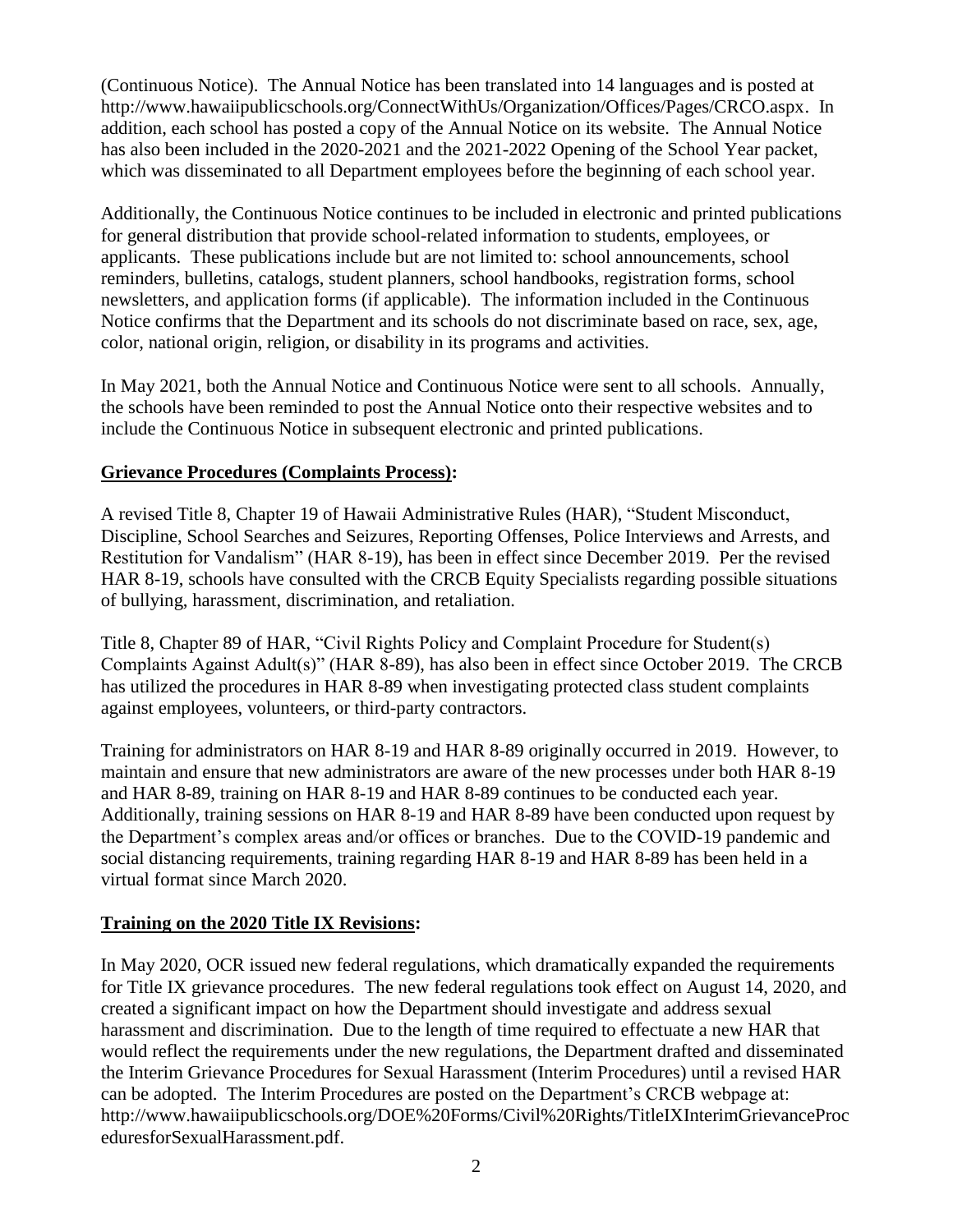The Interim Procedures reflect the requirements outlined in the 2020 revisions to the Title IX regulations and create a process of addressing reports and complaints of sexual harassment with the Department. Briefly, per the 2020 revisions, the Department must respond promptly to reports of sexual harassment, provide supports to complainants, and use a fair grievance process that provides due process to both the complainant and the respondent.

The 2020 revisions to the Title IX regulations created new responsibilities for the Department throughout all points of the grievance process, which included: response obligations when reports of sexual harassment are received; detailed obligations under the investigation process itself, including written exchange of questions; the decision-making process; and the appeals portions of the grievance process for both the complainant and the respondent.

The changes in the grievance process resulted in changes and the expansion of the CRCB Equity Specialist's role in several ways. Initially, when a complaint has been received, the Equity Specialist assigned to the complex area immediately corroborates with the school or office to conduct initial fact-finding to determine whether the report of sexual harassment meets the criteria for a Title IX grievance. The Equity Specialist also assures that supportive measures have been addressed for the parties involved in the complaint. If it is determined that the complaint meets the criteria for a Title IX grievance, unless there are special circumstances involved, the same Equity Specialist conducts the fact-finding portion of the investigation. The Equity Specialist investigates all formal complaints of sexual harassment that meet the criteria for the Title IX grievance process, including investigations where both the complainant and the respondent are students.<sup>1</sup>

Separate from the fact-finding portion of the investigation referenced in the previous paragraph, the Title IX grievance process utilizes a decision-making panel comprised of a second CRCB Equity Specialist and the respondent's administrator, instead of a single decision-maker. The assigned Equity Specialist on the decision-making panel assists the administrator with making findings of fact and determinations of responsibility.

For reports of sexual harassment between students that do not meet the requirements for the Title IX grievance process, schools continue to consult with the CRCB Equity Specialist in regards to the next steps and immediate interventions for the parties. For reports of sexual harassment of a student by an employee that do not meet the requirements for the Title IX grievance process, the Equity Specialist investigates to determine whether the respondent violated any other Board of Education Policies and/or Department directives, rules, or guidelines.

Virtual training for administrators on the Interim Procedures was held during September 2020 and October 2020. Upon request, additional training on the Interim Procedures has also been provided to Complex Area administrators.

# **Additional Training:**

l

In 2019, the Department procured the services of (1) the Association for Title IX Administrators (ATIXA) for training about sexual misconduct offenses and investigations and (2) Good Sports, Incorporated (Good Sports) for training regarding gender equity in athletics. Multiple pieces of training by ATIXA and Good Sports were conducted in 2019 for the CRCB Equity Specialists, as

 $1$  Prior to the new 2020 Title regulations, student to student complaints were not investigated by CRCB.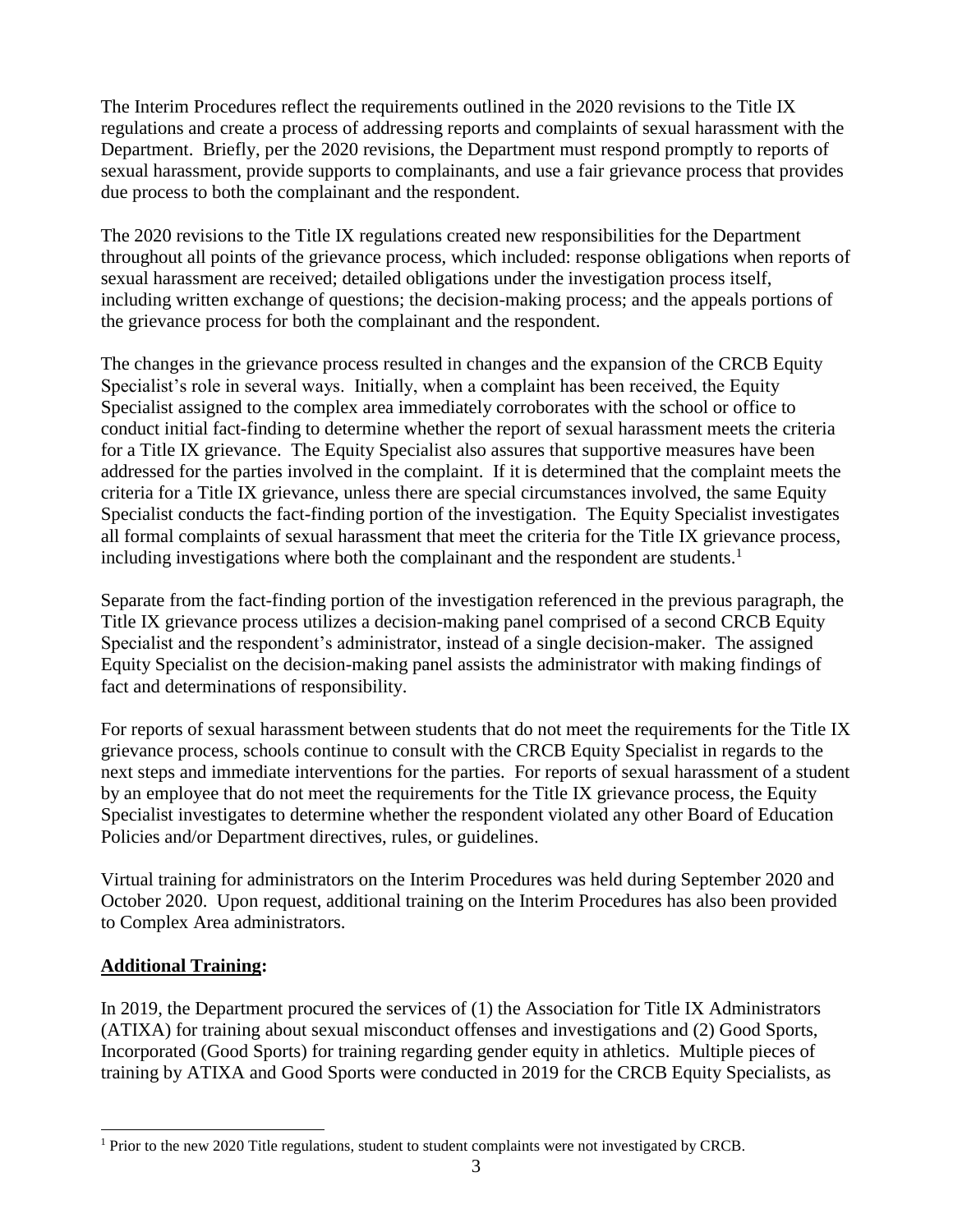well as school, complex area, and state-level administrators. The CRCB was fortunate to have been able to extend contracted services with ATIXA and Good Sports for an additional 18 months.

In June 2021, ATIXA conducted four half-day training sessions for the CRCB Equity Specialists. The training focused on the 2020 revisions to the federal Title IX, as well as informal resolution and the intersection of 504 of the Rehabilitation Act and Individuals with Disabilities Education Act (IDEA).

Also, in June 2021, Good Sports virtually attended facilities "walk through" at an Oahu high school in regards to the school's softball and baseball fields and provided training to the "walk through" participants on how to access athletic facilities.

# **1. Actions taken by the Department to comply with Title IX about all athletic facilities, including, but not limited to fields, locker rooms, and transportation**

Good Sports developed a revised Athletic Self-Assessment individualized for the Department. Good Sports also conducted four one-day pieces of training on Oahu, Big Island, Maui, and Kauai, for Athletic Directors to complete the new self-assessment forms.

During the 2020-2021 school year, the Fall and Winter athletic seasons were canceled due to the Covid-19 pandemic. Although the Department allowed a Spring athletic season, the season was shortened to a very condensed time frame, approximately four weeks. Because of this, high schools with competitive athletic programs were not required to complete the Athletic Self-Assessment during the 2020-2021 school year.

During the 2021-2022 school year, although there was a delayed start to the Fall 2021 athletic season, high school competitive athletic programs were back. Therefore, the Athletic Self-Assessment will be administered this school year.

The Office of Facilities Operations (OFO) is also working on various gender equity projects, including improvements to softball fields and the construction of girls' athletic locker rooms. Current construction is occurring at Campbell High School, Kekaulike High School, and Pearl City High School for softball field improvements. Construction is pending for a girls' athletic locker room at Mililani High School. Other projects include design development for softball field improvements and girls' athletic locker rooms at various high schools. Schematic design projects for other schools regarding girls' athletic locker rooms and softball field improvements are also underway.

# **2. All requests for appropriations, positions, and any proposed legislation to comply with the requirements of Title IX**

# **Athletic Facilities:**

For Fiscal Year 2020-2021, the Department requested \$23.5 million to implement improvements in various schools statewide for gender equity projects. A summary of the Department's CIP budget request is available at[:](http://boe.hawaii.gov/Meetings/Notices/Meeting%20Material%20Library/FIC_10032019_Action%20on%20DOE%27s%20Supplemental%20CIP%20Budget%20for%20FY%202020-2021.pdf)

[http://boe.hawaii.gov/Meetings/Notices/Meeting%20Material%20Library/FIC\\_10032019\\_Action%](http://boe.hawaii.gov/Meetings/Notices/Meeting%20Material%20Library/FIC_10032019_Action%20on%20DOE%27s%20Supplemental%20CIP%20Budget%20for%20FY%202020-2021.pdf) [20on%20DOE%27s%20Supplemental%20CIP%20Budget%20for%20FY%202020-2021.pdf.](http://boe.hawaii.gov/Meetings/Notices/Meeting%20Material%20Library/FIC_10032019_Action%20on%20DOE%27s%20Supplemental%20CIP%20Budget%20for%20FY%202020-2021.pdf)